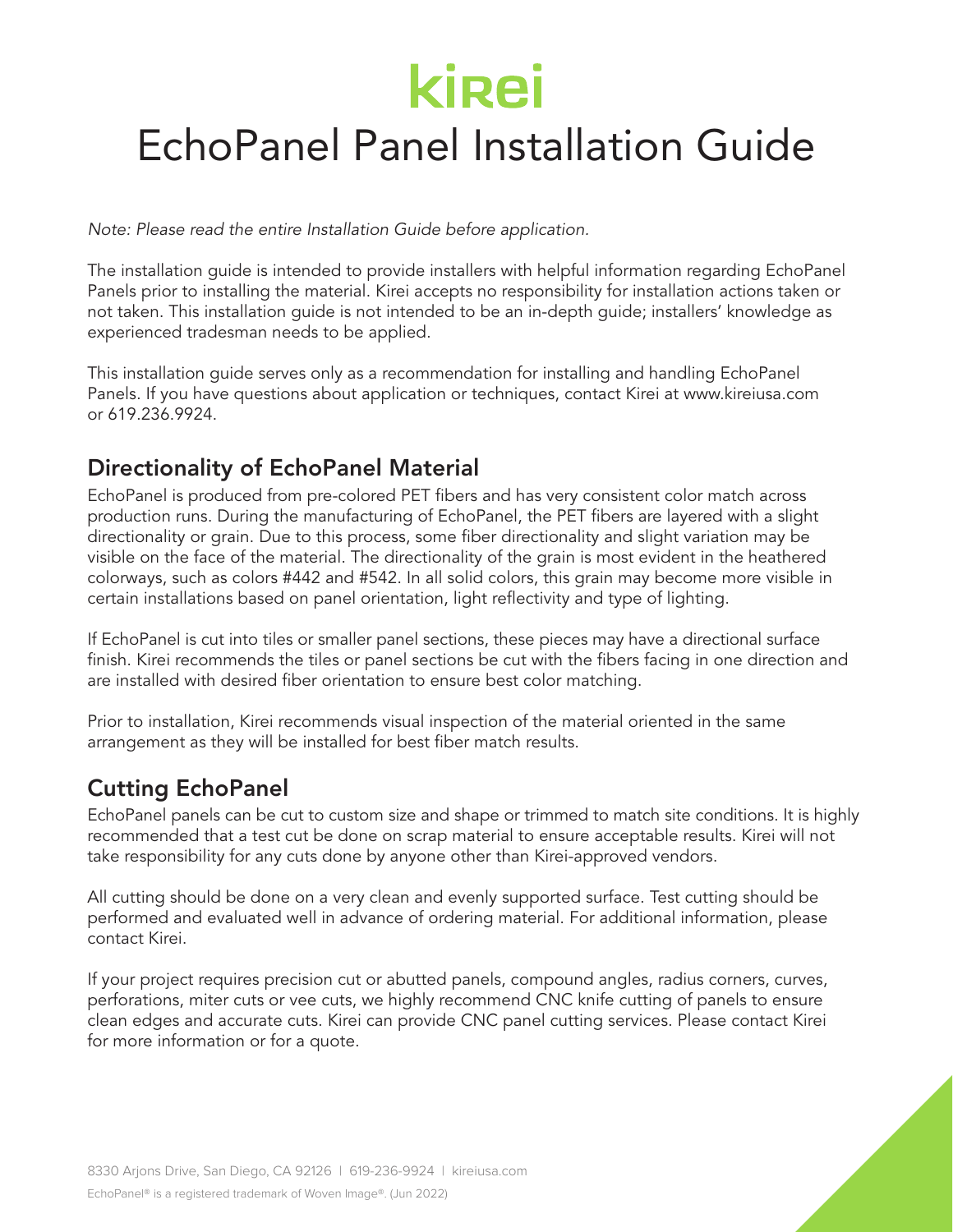### EchoPanel Panel Installation Guide

### Cutting and Drilling Guidelines

- Wear proper safety equipment.
- Always practice on pieces of scrap material before cutting parts.
- Use sharp, clean blades and bits with a slow, consistent feed rate.
- Hold sheet firmly while cutting to minimize vibration; use just enough clamp pressure to prevent vibration but not so much as to cause indentation.
- Feed against the rotation of the blade or tool.
- Don't cut or drill with a dull blade, cutter, or bit.
- If pre-drilling by hand, a tapered pilot bit works the best.
- Don't apply excessive clamping pressure.
- Don't use a blade with side-set teeth.
- Don't remove safety guards from equipment.

### Sawing

EchoPanel may be cut with a variety of saw types, depending on the type and precision of cut required. Tool speeds and angle of cut should be such that the EchoPanel sheet does not melt from frictional heat. In general, the highest speed at which overheating of the tool or sheet does not occur will give best results.

A method of reducing heat is by making several passes while cutting or trimming the sheet rather than trimming "deep" through the sheet. It is important to keep cutting tools sharp at all times. For best results use fine-toothed blades such as those for high pressure laminate or plastics typically work best. High-speed or carbide-tipped tools are efficient for long runs and provide accuracy and uniformity of finish. Bring the blade to full speed before starting the cut. Secure the sheet during cutting operations to minimize vibration.

#### Track Saw

A recommended tool for precision straight cuts on site is a full length track saw such as the Festool TS 55 with 54 tooth Laminate Blade. Test cut prior to cutting finished goods.

#### Circular Saw

EchoPanel may be cut using a circular saw and a suitable full length guide. Select a new, fine tooth blade for cutting plastics or high pressure laminate. Test cut prior to cutting finished goods.

### Band Saw

Band saws with fine tooth blades are best suited for detailed cuts. Completely clean saw and blade of all contaminants prior to use with EchoPanel. Test cut prior to cutting finished goods.

*Note: When sawing, please ensure that all saws, equipment and blades are free from any contaminants including sawdust and grease which may soil the panels.*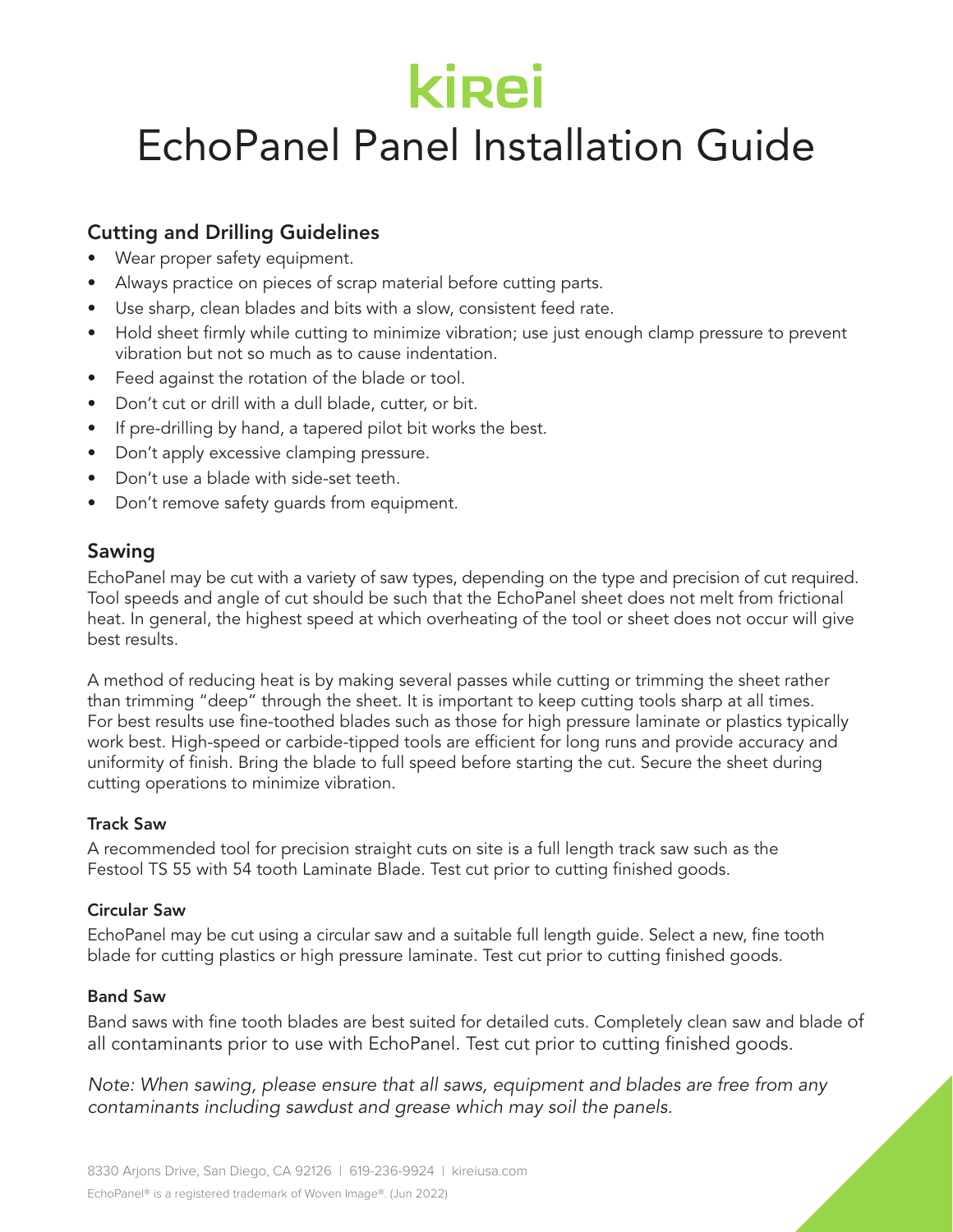## EchoPanel Panel Installation Guide

### Manual Trimming

EchoPanel can be readily cut or trimmed with a utility knife. Use a new, clean blade and change blade as needed to maintain high quality cuts. Use a straight edge as a guide. Hold the knife as vertically as possible and make long, continuous cuts in the same direction using a straightedge as a guide. Typically 3-4 passes are needed to safely cut through 12mm EchoPanel. Hand Trimming is not recommended for abutting panels.

### CNC

CNC cutting with a drag knife or oscillating knife is the best way to ensure cutting of precision shapes, edges and dimensions. Kirei can provide custom CNC cutting. Please request information or a quote when ordering EchoPanel. Kirei will not take responsibility for any cuts done by other than Kirei approved vendors

### Routing

Cutting or milling with a spinning router bit is not recommended due to frictional heat which can cause tearing and melting.

### Trimming EchoPanel Print Panels

EchoPanel standard screen-printed print panels are not printed to the edges of the sheet and will have an approximate 1 cm unprinted border around the printed area of the panel for protection prior to installation.

This border should be trimmed prior to installation for most installs. Kirei recommends a mechanical trimmer such as a track saw or CNC cut to ensure a straight and vertical edge trim.

Since each panel is hand silkscreened, it is not currently possible to perfectly edge match screenprinted EchoPanel panels to create a single unbroken pattern across multiple panels. Please check the EchoPanel Prints spec sheet for detailed pattern repeat information.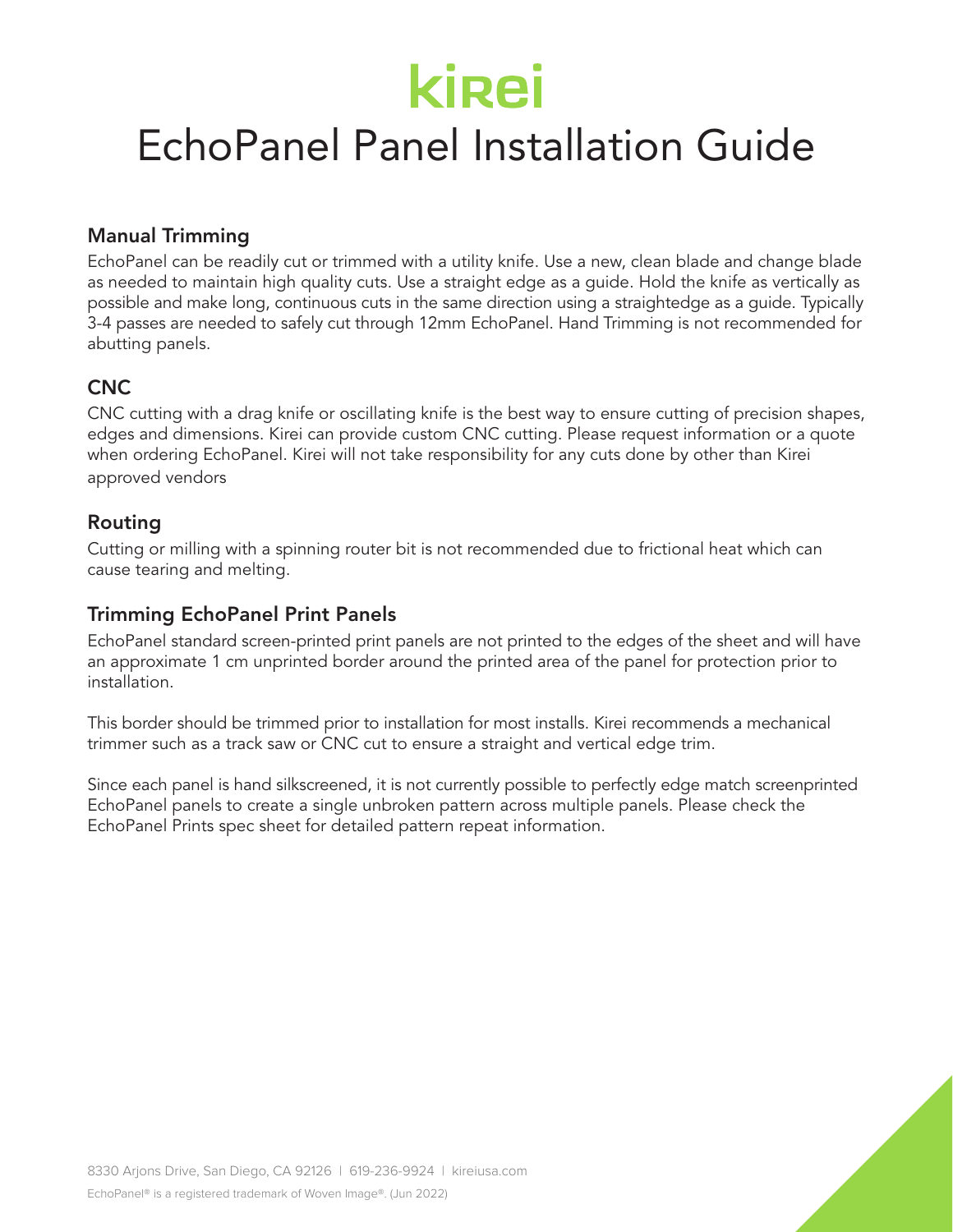## EchoPanel Panel Installation Guide

### Trimming EchoPanel Print Panels Cont.

For multiple panel installations we recommend the following:

- Reveals between panels by direct mounting to wall with reveal between panel or by mounting systems such as Wall Panel Systems (www.wallpanelsystems.net).
- Trim between panels such as aluminum or plastic t-mold (www.fryreglet.com).
- Strips of similarly colored solid color EchoPanel used as "dividers" between each panel to maintain color continuity between panels.
- Grout border between panels. We recommend Loctite PowerGrab Clear (Install at 3/16"-1/4" gap and caulk seam by masking off with blue tape – typically requires 2 passes).



### EchoPanel Prints Panel Notes

#### **Orientation**

When selecting a color and pattern, please refer to the line sheet to verify both net sheet size and pattern orientation is suitable for your project.

#### **Thickness**

EchoPanel Prints are available in 7mm and 12mm thicknesses. Please verify that the pattern selected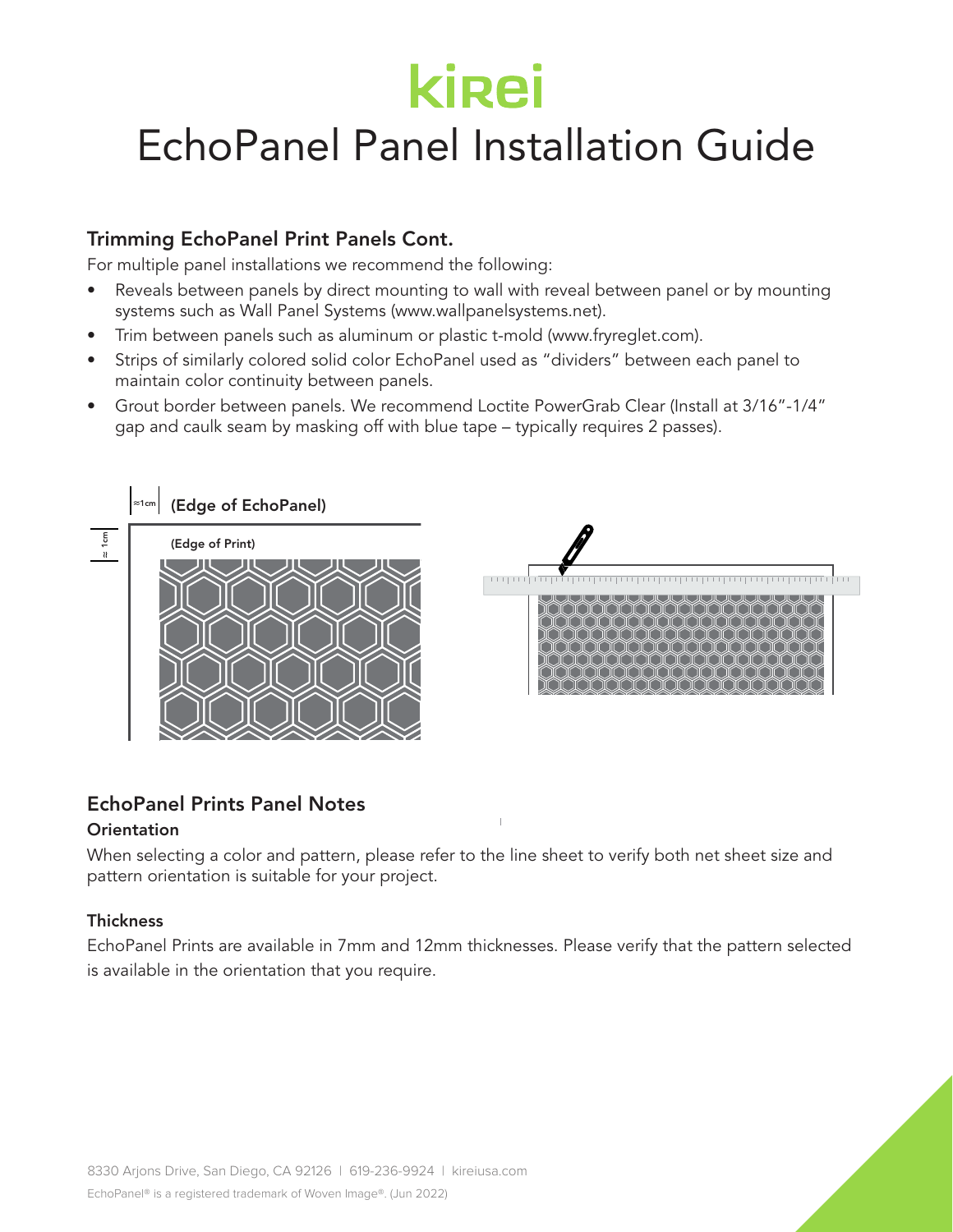### EchoPanel Panel Installation Guide

### Mounting EchoPanel

EchoPanel panels can be fixed to surfaces by adhesives or mechanical fasteners or hung using a variety of hanging hardware. For best acoustic results it may be desirable to leave an air gap behind the EchoPanel panels. This may be done with wood or other battens, standoffs, or by cutting strips of EchoPanel to use as furring strips.

### Mechanical Fastening

EchoPanel can be fastened to surfaces using mechanical fasteners such as nails, screws or staples where appropriate. Ensure proper fasteners to match substrate are used. The benefit of using mechanical attachments is that they can be removed completely without leaving residue in order to allow the EchoPanel to be recycled fully.

Use the following guidelines when mechanically fastening EchoPanel:

- Clean all surfaces prior to fastening.
- Drill holes minimum 15mm center offset from each corner and slightly oversized to allow for thermal expansion and contraction.
- Insure drilled holes have smooth edges.
- Use washers for better load distribution and to prevent pull-through.
- Use metal inserts if frequent assembly/reassembly is required.
- Nails or screws should be fastened into battens or suitable substrates.
- Don't over tighten fasteners to avoid denting or pillowing EchoPanel surface.
- Don't use self-tapping screws to hang large panels.

### EchoPanel Span Distance

EchoPanel, like most sheet panel products, has a tendency to flex over large spans. Although there is no set formula for acceptable span distance, it is reasonable to expect that placing attachment hardware between 6 to 12 inch spans both vertically and horizontally would cause the panel to remain rigid in most circumstances.

### Drilling

EchoPanel Standard drills for wood or metal can be used; however, they require slower speeds to produce a clean, non-gummed hole. Optimum bit speed and applied pressure will depend on the hole size and sheet thickness desired. Drill speeds up to 1,750 rpm are best for smaller holes, while speeds as low as 350 rpm can work for larger holes. Tapered "pilot" drills work best for hand predrilling smaller holes.

Make sure EchoPanel is fully supported from beneath with a clean material that will not contaminate the EchoPanel while drilling. Be sure not to dimple the EchoPanel by pressing too heavily with a drill bit that is not capable of piercing the surface.

Drills used for plastics are suited to working EchoPanel; they should have two flutes, a point with an included angle of 60 to 90 degrees, and a lip clearance of 12 to 18 degrees.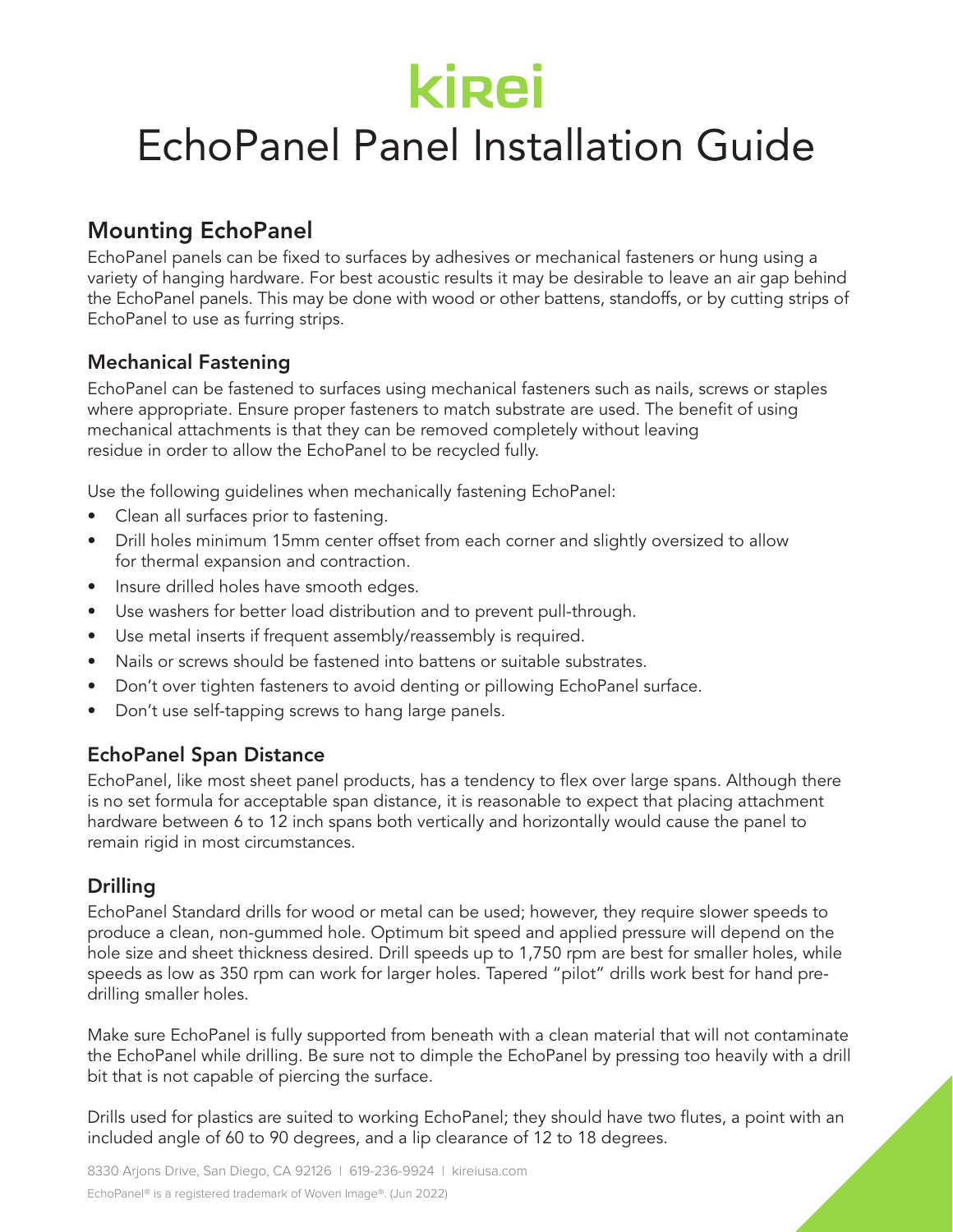## EchoPanel Panel Installation Guide

Wide, highly polished flutes are desirable since they expel the chips with low friction and thus tend to avoid overheating and consequent gumming. Drills with substantial clearance on the cutting edge of the flutes make smoother holes than those with less clearance. Drills should be backed out often to free chips.

*Note: When drilling be sure to hold or clamp the sheet securely to prevent it from slipping and presenting safety hazard to the operator, but not so hard as to cause indentation.*

### Construction Adhesives

EchoPanel may be adhered to walls with adhesives, double sided tape or hook-and-loop removable products. There are many options with using adhesives; however these adhesives may leave some residue on the EchoPanel that must be removed when recycling the panels.

Recommended adhesives include:

- Loctite PowerGrab Construction Adhesive
- Loctite PL 3X Premium Construction Adhesive
- Liquid Nails LN903 Heavy-Duty Construction Adhesive
- AFM Safecoat Almighty Adhesive (solvent free solution)
- ChemLink BuildSecure Construction Adhesive (solvent free solution)

*Note: Do not use PVA Glue. Follow manufacture instructions on all adhesives and use appropriate adhesive for substrate.*

### Recommended Adhesive Installation

#### Direct Mount

- Use standard construction adhesives *i.e.*, Liquid Nails/Titebond (Not PVA glue).
- Clean and prepare surface per adhesive guidelines.
- Spread adhesive evenly on panel back, leaving 2" space at edges.
- Adhere to wall surface, providing bracing to hold material against surface per adhesive open time/instructions.

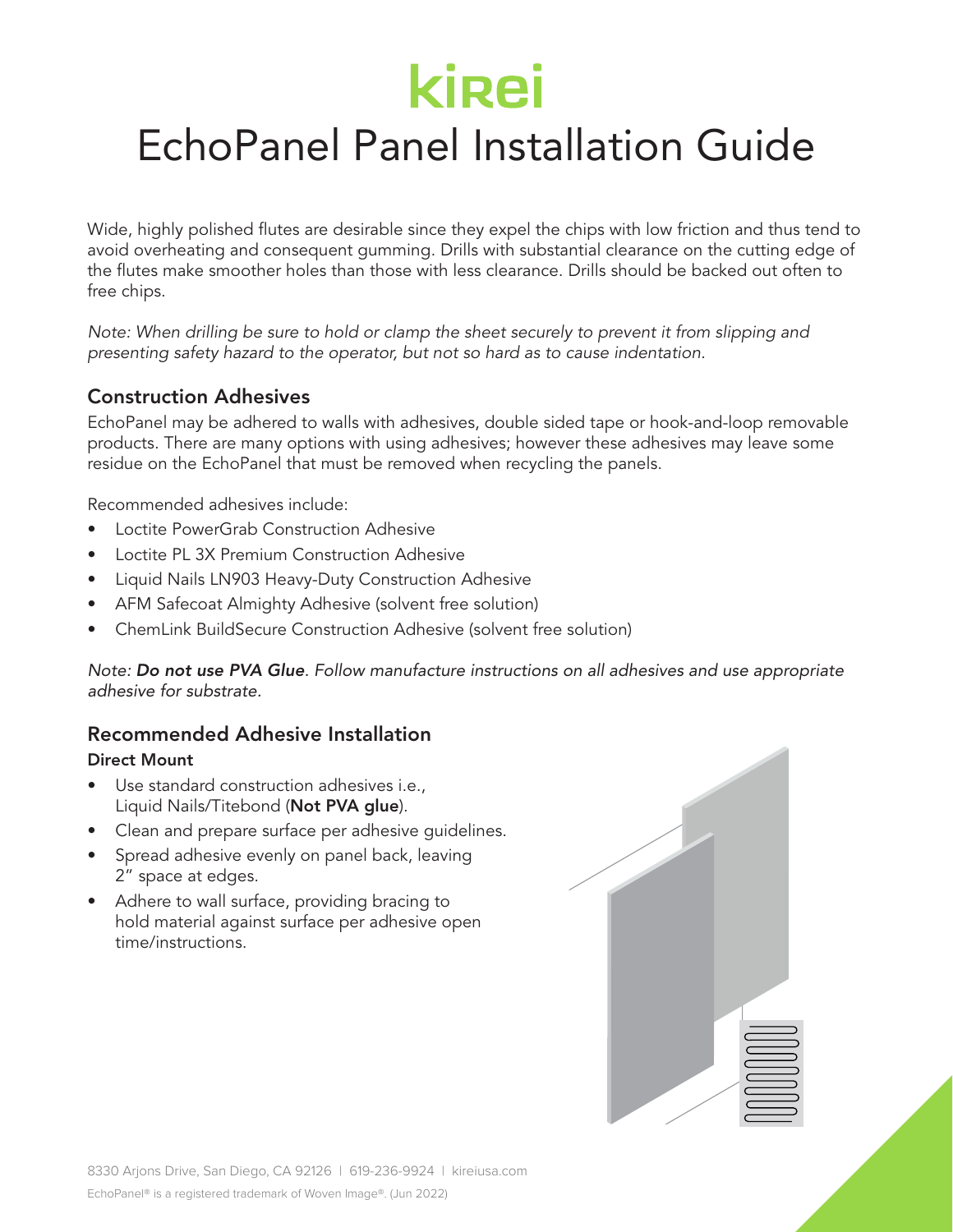## EchoPanel Panel Installation Guide

#### Furring Strips for Air Gaps

- Furring strips may be used to provide air space behind EchoPanel. These strips can be made from wood or EchoPanel.
- Recommended width 3" furring strips should be placed every 6"-18" along the panel depending on expected potential impact.
- Edges may be covered with EchoPanel strips or other surface for clean edge.
- Spread adhesive on furring strip surface and place panel to furring strips, bracing per adhesive instructions.



#### Fiberglass Mount

- Fiberglass boards may be used to provide additional sound absorption behind EchoPanel. EchoPanel can be direct fixed with a commercial adhesive (it is the installer's responsibility to ensure the adhesive used is appropriate for the product and substrate it is being fixed to).
- Recommended thickness 1"- 2" fiberglass board (depending on desired acoustic results) should be placed directly behind the panel. (Suggested fiberglass: Owens Corning® Type 705 700 Series® Fiberglas Insulation™ Board)
- Edges may be covered with EchoPanel strips or other surface for clean edge.
- Spread adhesive on fiberglass board and place panel directly on top of substrate.

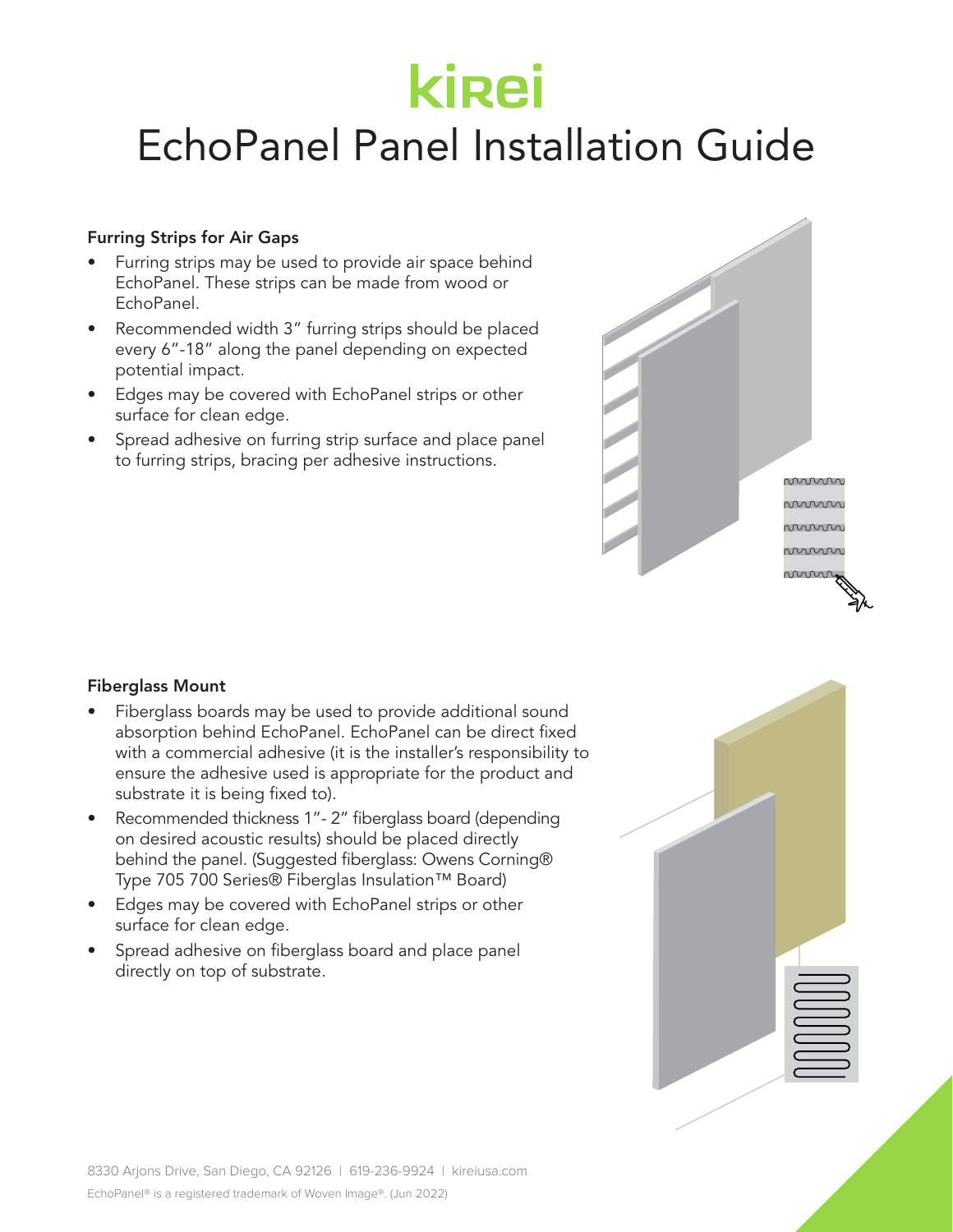### EchoPanel Panel Installation Guide

### Temporary Mounting Options

If your project requires a temporary install, hook and loop (i.e., Velcro®) tapes may be used. Recommended coverage is at least 30% of the panel and Velcro and double sided tape need to be commercial grade.

The quality and durability of any temporary install is dependent upon the surface condition and texture of the substrate as well as the proper application of the mounting adhesive. The visual guidelines provide a baseline for a typical flat, smooth wall in suitable condition.

#### Hook and Loop

Hook and Loop tape may be used to affix EchoPanel to surfaces. Commercial-grade hook and loop tape with a strong adhesive is recommended to ensure adhesion to EchoPanel. WALL

#### Double Sided Tape

Double sided tape with acrylic adhesive may provide a secure bond with EchoPanel and substrate. A smooth clean surface is required for best results. Use consistently applied pressure to ensure a strong mount to EchoPanel.

When applying Velcro or Double Sided Tape, be sure to lay out the EchoPanel on a clean, flat surface that is fully supported to apply maximum pressure for proper bonding.

EchoPanel may be damaged when removing from your wall, depending on the amount and type of fastener used.



### EchoPanel Installation Notes Z-Clips

Z-clips may be used with EchoPanel by screwing Z-clips into surface and into EchoPanel. Use screws that will not extend past panel surface. Full width Z-clips are recommended, evenly spaced vertically on the panels, with clips placed starting 4-6" from top of the panel, and multiple Z-clips spaced regularly as needed to support the panel against potential impact.

To ensure panels lay flat, support panel weight from top full width Z-clip. It is recommended that middle and bottom Z-clips be installed with a 1/16" gap to allow for panel flex.

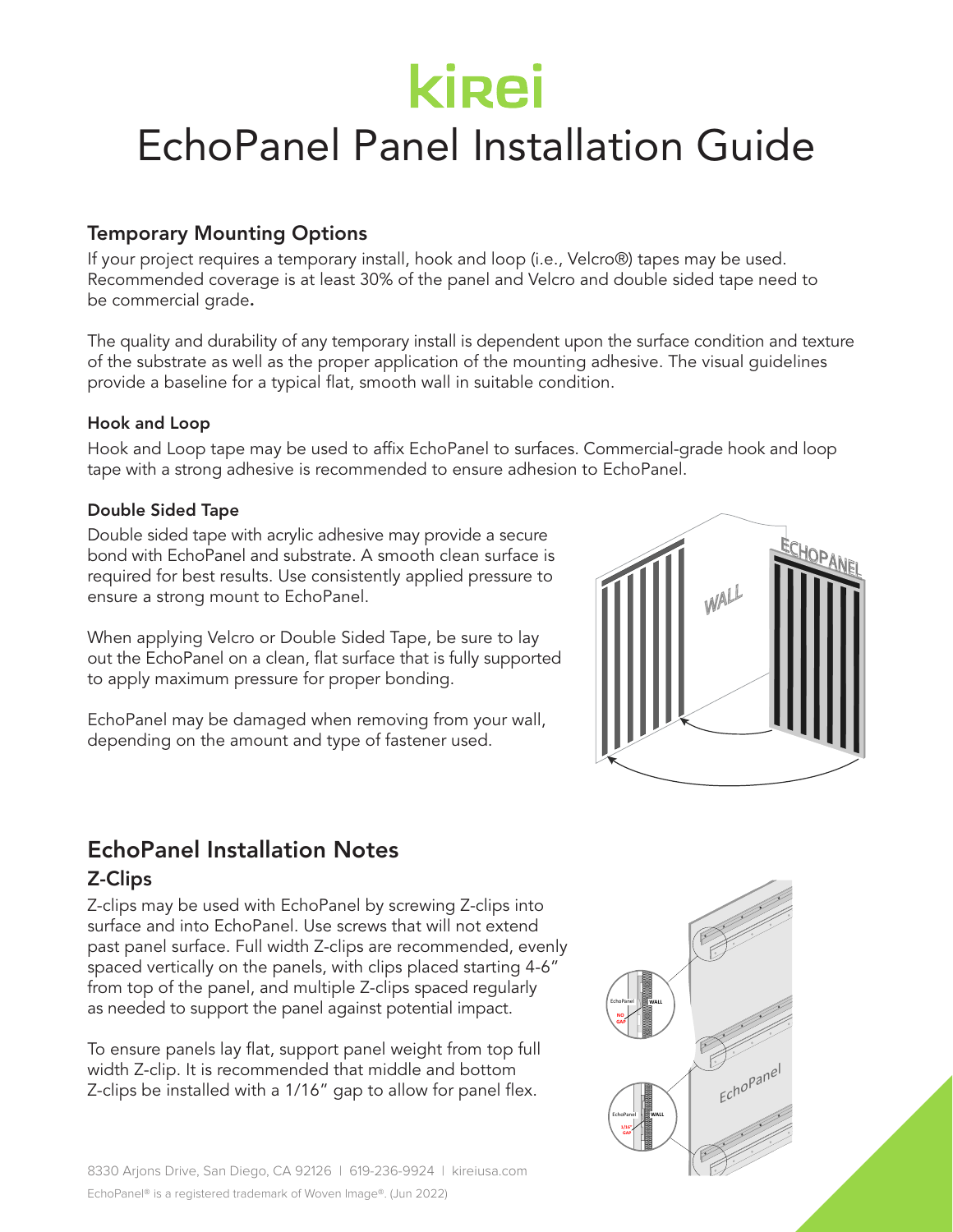## EchoPanel Panel Installation Guide

### Abutting Panels

EchoPanel panels are sold with up to +/- 10mm dimensional tolerance and may have an irregular factory-supplied edge. Trimming will be necessary to remove factory supplied edges if a perfect square panel and panel edge is required. This should be noted particularly when butt joining panels together. It is recommended that edge trimming be done with a track saw or using a CNC knife.

### **Standoffs**

Standoffs provide a more decorative install method to increase acoustic performance. We recommend 1.25" diameter or greater and up to 2" depth for best results. Standoffs should be evenly spaced to properly support the panel and brace against any expected impact.



### Hanging EchoPanel

EchoPanel can be suspended using a variety of hardware. Kirei can supply a range of hardware to hang EchoPanel in many situations. Contact Kirei for more information.

### Curves, Folds and Thermoforming

Being 100% PET, EchoPanel has the characteristics of most plastic type products when thermoforming. EchoPanel in an incredibly versatile material and can be readily fabricated into 3D geometric shapes via folds, kerf cut bends or interlocking panels. Please reach out to our team to discuss your project, we do custom daily!

Heat can be applied to the panel while it is held in-form and then allowed to set. Specialist thermoformers should be consulted to work with EchoPanel. These businesses would typically work in shaping plastics and foams.